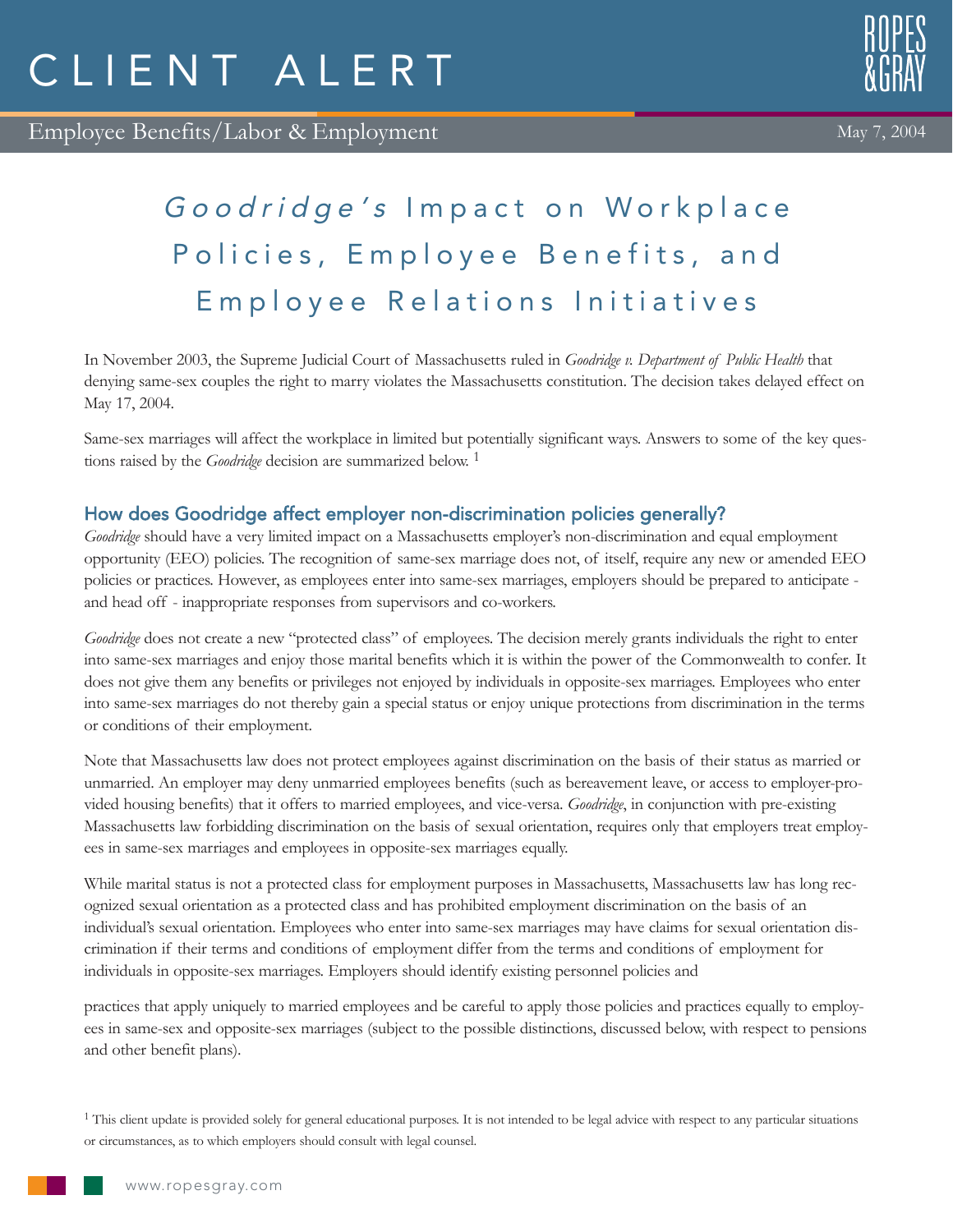## How does Goodridge affect employer-sponsored pension plans?

*Goodridge's* impact on most employer-sponsored pension plans will be limited by the federal Defense of Marriage Act ("DOMA"). Most funded retirement plans (including 401(k) and 403(b) plans) are regulated by the federal Employee Retirement Income Security Act of 1974 ("ERISA") and subject to ERISA-based rules relating to the marital status of a plan participant. ERISA gives spouses certain protected rights: in some plans, the right to consent to forms of payment that do not include a spousal death benefit; in others, the right to consent to nonspousebeneficiary designations; in all plans, the right to seek court approval of a division of benefits in a divorce.

ERISA also broadly preempts state laws that "relate to" any employee benefit plan subject to ERISA. DOMA, passed by Congress in 1996, provides that "spouse" and "marriage" as used in federal statutes refer to the union of one man and one woman. Because of DOMA, ERISA's spousal protection rules do not reach samesex spouses, and ERISA preemption means that a same-sex spouse cannot invoke state law to gain equivalent rights. For example, a retirement plan subject to ERISA would not be required to provide death benefit protection to a surviving same-sex spouse.

Although ERISA's automatic protections cannot all be replicated by drafting or redrafting plan documents, an employer wishing to do so could voluntarily extend most spousal benefits to same-sex couples. For example, it should be possible to give same-sex spouses survivor benefits (many plans already permit participants to name non-spouse beneficiaries). Employers who wish to limit spousal benefits to opposite-sex marriages should also be able to do so. The first step in either case is to review plan documents to determine how "spouse" is defined or used.

Governmental plans, most church plans and many "supplemental" 403(b) plans are not covered by ERISA, although typically they are designed to comply with the Internal Revenue Code's tax-qualification rules. Some of the better known Code rules include those requiring spousal consent to certain distributions or beneficiary designations, those affecting "minimum required distribution" calculations, and the "QDRO" rules that assign plan benefits to a spouse or former spouse. In general, retirement plans that are not subject to ERISA will need to recognize same-sex spouses in Massachusetts as "spouses" for plan purposes. However, because the Code does not recognize same-sex spouses, some disparate results may apply. For example, a domestic relations order affecting a same-sex "former spouse" may still not be a "qualified order" under the Code. It is important to discuss these technical issues with counsel, as different kinds of non-ERISA plans are subject to some, but not all, of these Code-based rules.

## What about other employee benefit plans, such as health insurance?

The impact of *Goodridge* on other employee benefit plans depends largely on whether the plans are insured. Aside from its so-called "COBRA" provisions, ERISA does not impose mandated benefit rules on health and welfare plans. The key question for these plans is whether ERISA preemption applies. Because of a statutory carve-out from the preemption rule for state insurance law, insured health care plans are generally subject to state - not federal - regulation. By contrast, ERISA preempts state law as applied to self-insured plans. Thus, sponsors of selfinsured plans cannot be forced to provide benefits to same-sex spouses.

The situation is more complex for employers who sponsor insured plans. For these plans, the as-yet unansweredquestion is whether the new definition of marriage in Massachusetts will be interpreted to be a matter of state insurance law. If so, ERISA preemption will not apply and employers can be required to provide coverage to same-sex spouses as "spouses" in Massachusetts.

## How does Goodridge affect the tax treatment of benefits provided to same-sex spouses?

DOMA means that "spouse" as used in the Internal Revenue Code does not include same-sex spouses. One result is that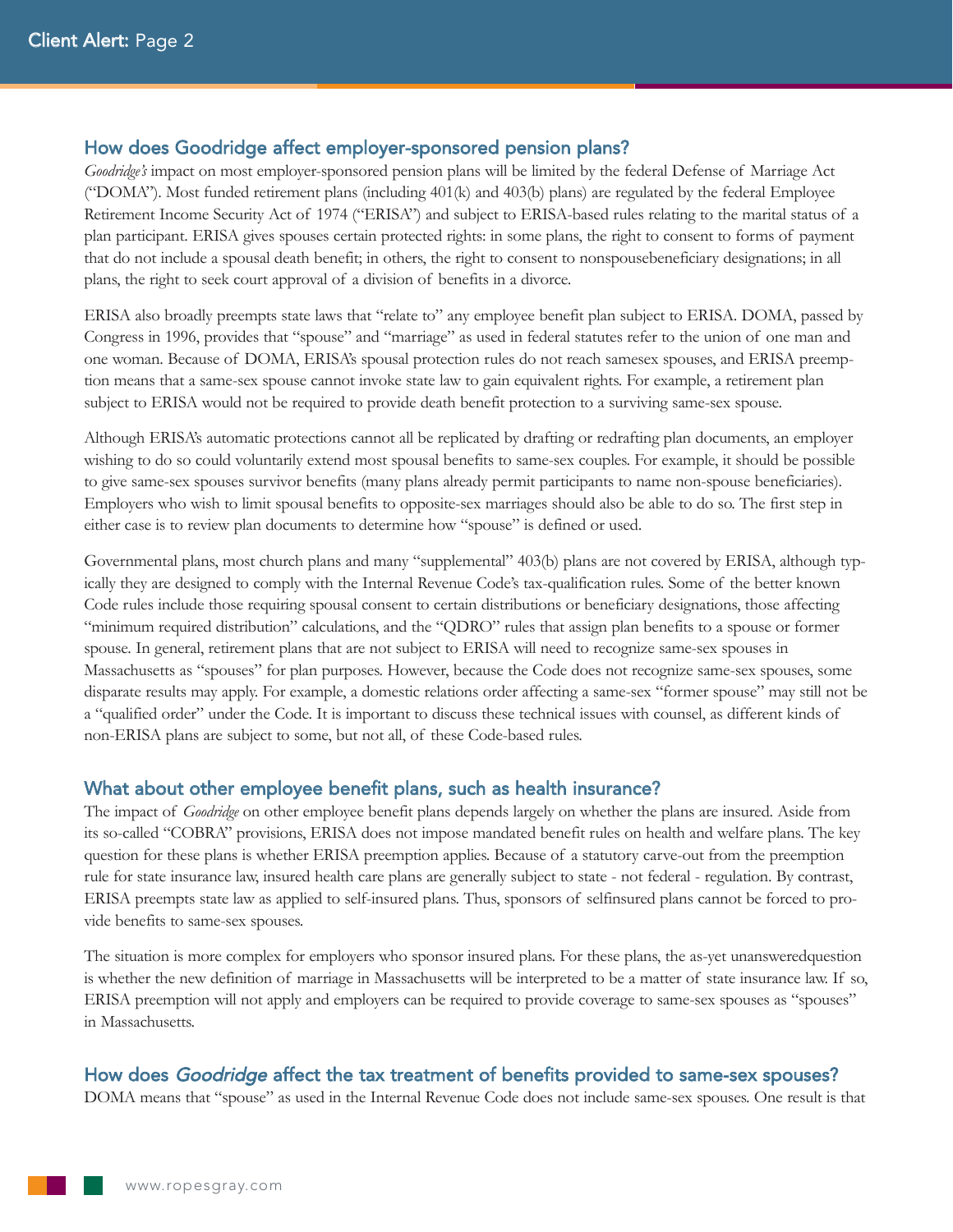a participant in a same-sex marriage, or his or her spouse, may be taxed on typically excludable "spousal" coverages and benefits unless another basis for exclusion exists (e.g., in some but not all cases, status as a dependent). Although the IRS has not ruled on same-sex spouses, it has held that employees are to be taxed on the fair market value of domestic partner coverage where no other exclusion is available. Where retirement plans are concerned, same-sex spouses will have more limited benefit rollover options than is true of opposite-sex spouses, and a small number of internal plan limits will apply less advantageously to same-sex spousal benefits (where available) than to "qualified" opposite-sex spousal benefits. Employers extending benefits to same-sex spouses should prepare to account for and report these differences.

The Massachusetts tax treatment of same-sex couples is less clear. Although the Commonwealth has its own rules in some areas (for example, separate exemption rules), the starting point in determining liability under the personal income tax is *federal* gross income. The Department of Revenue has yet to issue guidance concerning possible federal-state differences arising from the *Goodridge* decision. Until guidance is issued, employers should assume that in areas where Massachusetts conforms to "income" determined under the federal Internal Revenue Code, federal rules will apply.

# How are employee leave policies affected by same-sex marriage?

#### **A. Eligibility for Leave under Family and Medical Leave Act to Care for Ill Same-Sex Spouse**

Perhaps the most troubling employee relations (as opposed to employee benefits) policy issue that *Goodridge* raises is whether leave should be granted to an employee under the employer's family and medical leave policy to care for an ill same-sex spouse. This policy issue is complicated by the intersection of *Goodridge* and the federal Family and Medical Leave Act (the "FMLA"). That intersection raises two important issues: First, is this type of leave required by the FMLA? Second, if the FMLA does not require this leave, should employers grant it anyway?

The FMLA probably does not require an employer to grant leave to an employee to care for an ill same-sex spouse. Accordingly, employers should not be required to provide this type of leave, but may do so voluntarily. However, we anticipate that this issue will be litigated, and the issues surrounding the decision whether to offer this type of leave are complex and merit significant consideration.

The FMLA and *Goodridge* appear to be at odds with respect to the definition of a "spouse" for purposes of determining leave entitlement. The FMLA defines "spouse" as "a husband or wife, as the case may be." The U.S. Department of Labor's regulations implementing the FMLA add the following unusual gloss to that statutory definition:

"'Spouse' means a husband or wife as defined or recognized under State law for purposes of marriage in the State where the employee resides." The FMLA regulations (unlike the statute on which they are based) thus command employers to look to state law to determine the meaning of "spouse" for purposes of applying the FMLA. For this reason, an argument may be made that the FMLA requires employers to provide leave to employees to care for a same-sex spouse, as Massachusetts law recognizes same-sex spouses under *Goodridge*.

The analysis is not quite that simple, however. As noted above, DOMA restricts the definition of "spouse" in any federal legislation to include only opposite-sex spouses. By its terms, therefore, the definition of "spouse" contained in DOMA which was passed three years after the FMLA's enactment - at least arguably replaces the definitions of "spouse" set forth in the FMLA and its implementing regulations to the extent that those definitions, by looking to Massachusetts law, would cover same-sex spouses. This interpretation is supported by a 1998 Department of Labor opinion letter in which the Department's Wage & Hour Division explicitly advised that DOMA restricts the FMLA's definition of "spouse" to opposite-sex spouses.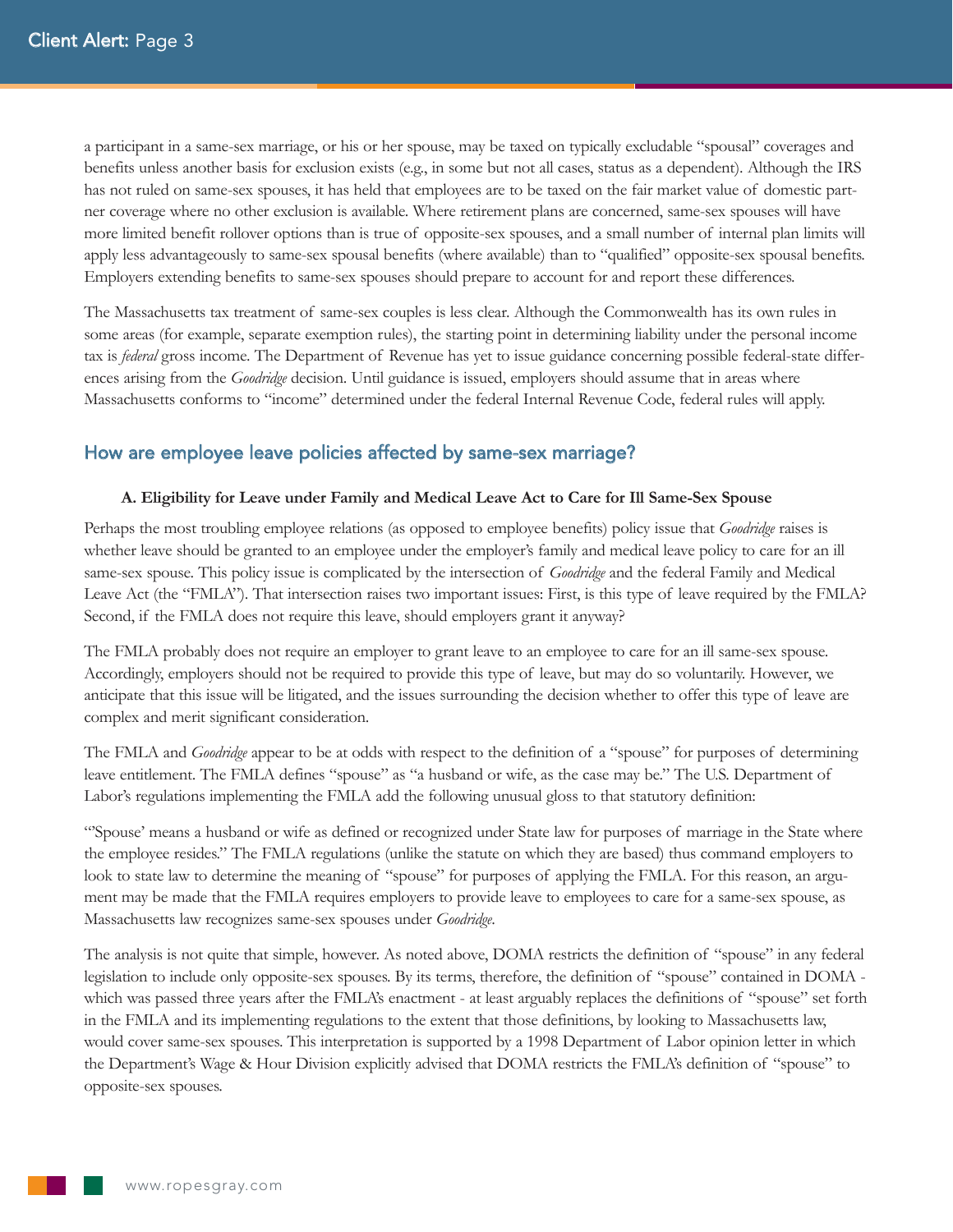In light of DOMA, the better view (and the one which the Department of Labor has already expressed) is that the FMLA provides leave to employees to care for opposite-sex spouses only. Employers thus should not be found in violation of the FMLA by denying leave to employees who request time off to care for a same-sex spouse, while granting leave to employees who seek time off to care for an opposite-sex spouse. Moreover, denying this leave should not violate the Massachusetts laws forbidding discrimination on the basis of sexual orientation, so long as the employer's policy and practice is to provide employees with only the level of leave as is required by the FMLA. In such a case, the employer should not be found to have discriminated against an employee in a same-sex marriage for merely applying the FMLA non-discriminatorily to provide the required level of federal leave benefits. Here again, however, the issue will likely be a litigated one, and the ultimate outcome is by no means free from doubt.

Of course, some employers may wish to provide leave to employees to care for a same-sex spouse even if they are not required to do so. Providing this leave may promote positive employee relations or further other institutional goals. Likewise, an employer may well decide that the risk of litigation (premised either on a contrary reading of the FMLA, or on an application of the Massachusetts anti-discrimination laws) counsels a more generous policy in

this area. Clearly, the FMLA does not prohibit employers from providing this type of leave voluntarily. However, because this leave would fall outside the FMLA, the leave probably cannot be designated as FMLA leave. As a result, an employee who receives 12 weeks of leave during a 12-month period to care for an ill same-sex spouse would most likely be entitled under the FMLA to an *additional* 12 weeks of leave during that same 12-month period for any purpose that is specifically covered by the FMLA, including to care for his or her child or parent. Thisunusual result is significant and should be considered carefully by employers before setting a leave policy with respect to care for same-sex spouses.

## **B. FMLA Leave Eligibility for Same-Sex Spouses Employed By the Same Employer.**

Another somewhat unsettled leave issue concerns the amount of leave that an employer must provide under the FMLA to same-sex spouses who both work for the same employer, in the event of the birth or adoption of a child or to care for a sick parent. In short, may an employer require employees to share this leave with their samesex spouse so that their total leave allotment will not exceed 12 weeks in a 12-month period, as employers may require of opposite-sex spouses who are both employees of the same employer? Or must the employer grant a

full 12 weeks of leave in a 12-month period to each of the same-sex married employees? The Department of Labor has not addressed this issue, leaving the point to speculation.

The FMLA's regulations specifically provide that where "a husband and a wife" are employed by the same employer, the total amount of leave time that they may take for the birth or adoption of a son or daughter or to care for a sick parent may be limited to a shared total of 12 weeks in a 12-month period. The employer may not require the spouses to share leave time for any other purpose (such as to care for a son or daughter with a serious health condition). This regulation is intended to eliminate any disincentive to hire spouses that the FMLA's leave provisionsotherwise might generate.

While the point may be subject to debate (or future litigation), it is reasonably clear that the current FMLA regulations do not permit an employer to require same-sex spouses to share their FMLA leave entitlement for the birth or adoption of a child or to care for a sick parent. This conclusion rests on two basic premises. First, the regulations by their terms apply only to the circumstance in which a "husband and a wife" work for the same employer, indicating that the only type of relationship that the regulations reach is an opposite-sex marriage. Second, and more significantly, because DOMA amends the definition of "spouse" to refer exclusively to opposite-sex spouses, all provisions applicable to spouses in the FMLA statute or regulations should be read to reach opposite-sex spouses only. Accordingly, for much the same reasoning underlying the conclusion that the FMLA probably does not provide employees leave to care for a same-sex spouse, the FMLA likewise most likely does not allow employers to require same-sex spouses to share FMLA leave for the birth or adoption of a child or to care for a sick parent.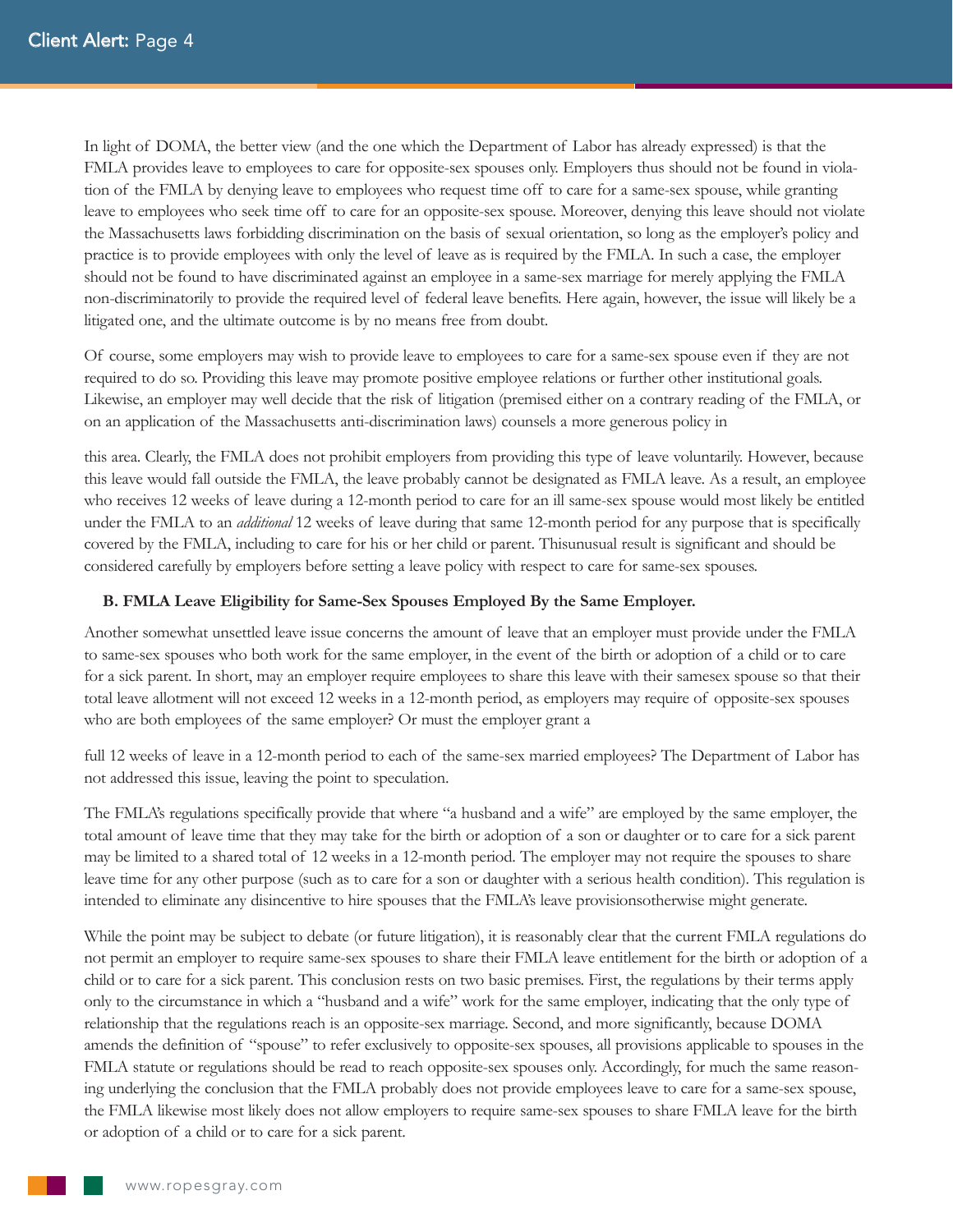#### **C. Employee Eligibility for Small Necessities Leave**

Since 1998, all Massachusetts employees who are eligible for leave under the FMLA have been eligible for an additional 24 hours of leave during a 12-month period under the state's Small Necessities Leave Act (the "SNLA"). Specifically, the SNLA entitles eligible employees to take leave to: (a) participate in school activities directly related to the educational advancement of the employee's child, such as parent-teacher conferences; (b) accompany the employee's child to routine medical and dental appointments; and (c) accompany an "elderly relative" of the employee to routine medical or dental appointments or other appointments related to the elder's care.

*Goodridge* affects the SNLA only with respect to leave provided for the purpose of accompanying an "elderly relative" to health care appointments. The SNLA defines "elderly relative" as an individual who is at least 60 years of age and is related to the employee "by blood or marriage". Following *Goodridge*, therefore, employers must provide an employee with leave under the SNLA to accompany an elderly relative who is related to the employee through a same-sex marriage.

## What should employers do about domestic partnership benefits?

In recent years, many employers have offered so-called "domestic partner" benefits to their employees. These benefits typically include family health insurance coverage and other benefits that have been available under state and federal law only to employees in opposite-sex marriages. In many cases, the rationale for providing these benefits has been to allow an employee in a same-sex relationship access to many of the employee benefits that have been enjoyed by married employees. After *Goodridge*, that rationale for offering domestic partner benefits is obviously less compelling.

For employers considering what to do with domestic partner benefits, it is important to note that these benefits are not required under state or federal law. Before eliminating any current domestic partner benefits, however, employers should consult their benefit documents (including all relevant plan documents, employee handbooks and employment agreements) to ensure that benefit elimination would not violate any contracts or other legallybinding commitments to employees. A special "anti-cutback" rule applicable to pension plans may make elimination of an existing benefit more difficult. Employers also should consider the impact that eliminating domestic partner benefits might have on employee relations.

If an employer chooses to continue to offer domestic partner benefits to employees, the benefits (at least those not covered by ERISA) must be made available equally to employees in same-sex and opposite-sex domestic partnerships. Indeed, making domestic partner benefits available only to same-sex domestic partners would appear to constitute sexual orientation discrimination in violation of the state anti-discrimination statutes, as it would provide a benefit to employees in same-sex domestic partnerships that would be denied to employees in opposite-sex domestic partnerships, and would no longer be justifiable as bridging a gap (now closed by *Goodridge*) in the state's marriage laws. As to some ERISA plan benefits, such as retirement benefits and self- insured plans, however, application of the state's ban on sexual orientation discrimination may well be preempted, and "same-sex only" domestic partnership benefits may therefore be permissible. For insured plans, the continued legality of "same-sex only" domestic partner benefits and the effect of ERISA preemption, is hard to predict.

One factor that may complicate the issue of whether to continue domestic partner benefits is the geographic distribution of an employer's workforce. In that respect, employers whose entire workforce is in Massachusetts might want to eliminate domestic partner benefits entirely in light of *Goodridge*, as all employees - regardless of sexual orientation - can now attain state-mandated benefits through marriage. For multi-state employers, however, the choice is much more difficult. Specifically, because other states do not recognize same-sex marriage, an employer wishing to make benefits available equally to employees in all states might need to offer same-sex domestic partner benefits to employees working outside of Massachusetts merely to match the benefits available to employees in same-sex marriages in Massachusetts.